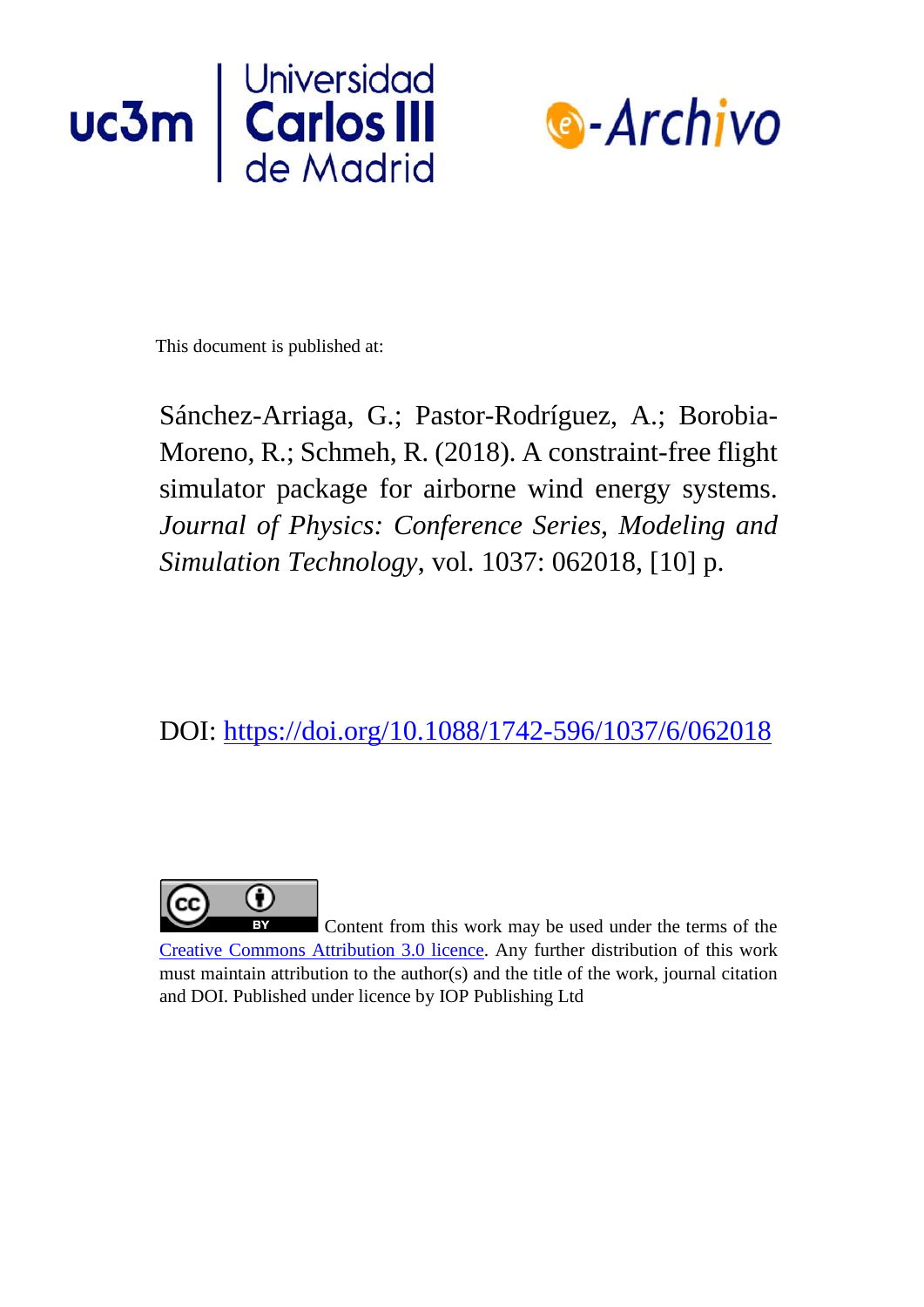# **PAPER • OPEN ACCESS**

# A constraint-free flight simulator package for airborne wind energy systems

To cite this article: G. Sánchez-Arriaga et al 2018 J. Phys.: Conf. Ser. **1037** 062018

View the [article online](https://doi.org/10.1088/1742-6596/1037/6/062018) for updates and enhancements.

# Related content

- [Feed-Forward Control of Kite Power](http://iopscience.iop.org/article/10.1088/1742-6596/524/1/012081) **[Systems](http://iopscience.iop.org/article/10.1088/1742-6596/524/1/012081)** Uwe Fechner and Roland Schmehl
- [Aerodynamic analysis of Ampyx's airborne](http://iopscience.iop.org/article/10.1088/1742-6596/1037/6/062008) [wind energy system](http://iopscience.iop.org/article/10.1088/1742-6596/1037/6/062008) K. Vimalakanthan, M. Caboni, J.G Schepers et al.
- [Assessment of an Alternative Concept for](http://iopscience.iop.org/article/10.1088/1742-6596/1037/4/042023) [a High-Altitude Wind-Power Generator](http://iopscience.iop.org/article/10.1088/1742-6596/1037/4/042023) Max Langbein, Maja Ruby and Nicolas Gauger -



# **IOP ebooks**™

Bringing you innovative digital publishing with leading voices to create your essential collection of books in STEM research.

Start exploring the collection - download the first chapter of every title for free.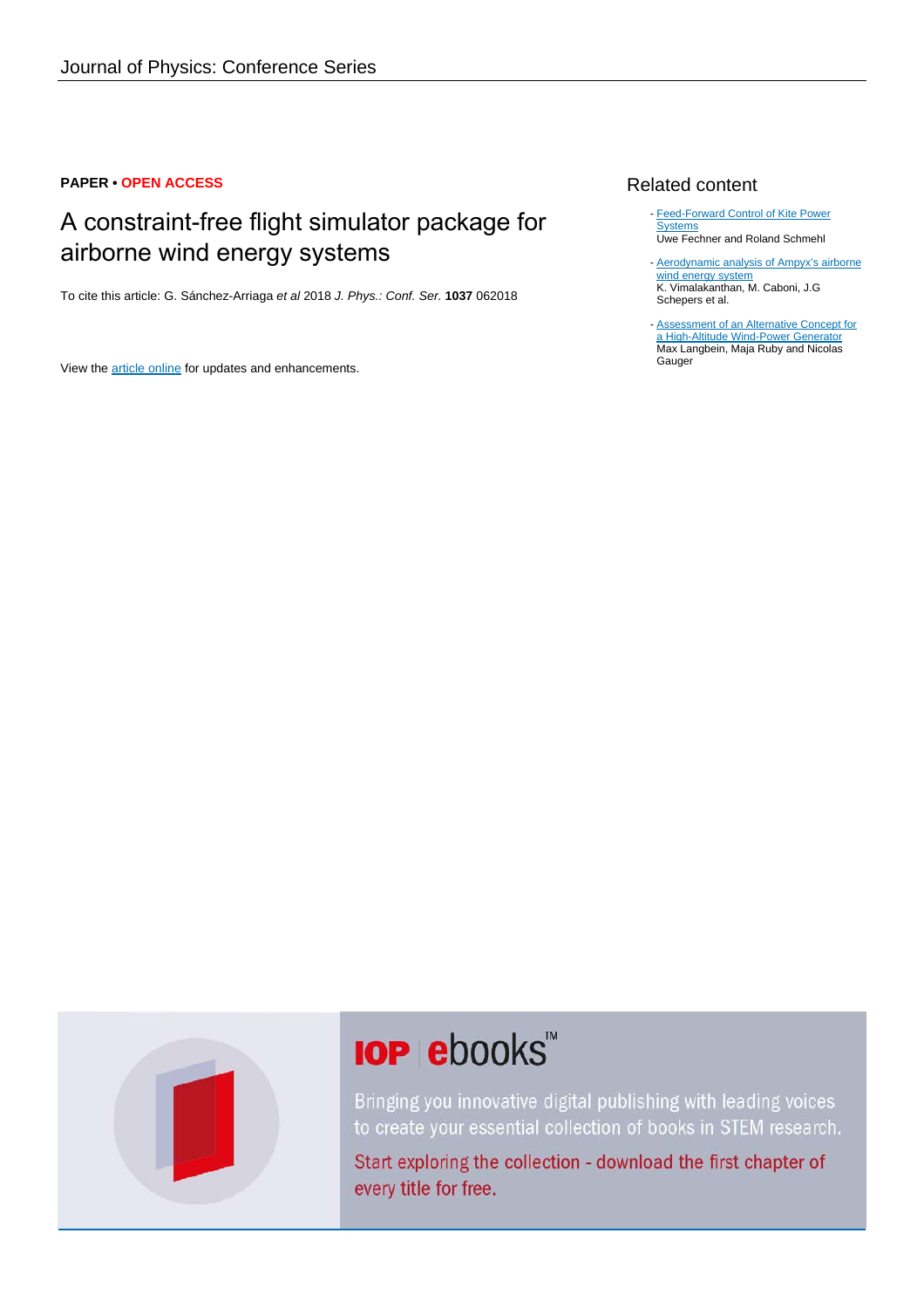# A constraint-free flight simulator package for airborne wind energy systems

# G. Sánchez-Arriaga<sup>1</sup>, A. Pastor-Rodríguez<sup>1</sup>, R. Borobia-Moreno<sup>1,2</sup> and R. Schmehl<sup>3</sup>

<sup>1</sup> Bioengineering and Aerospace Engineering Department, Universidad Carlos III de Madrid, Avenida de la Universidad 30, 28911, Leganés, Spain

 $^2$  Spanish National Institute of Aerospace Technology (INTA), Cta de Ajalvir Km 4, 28850, Torrejón de Ardoz, Spain

<sup>3</sup> Faculty of Aerospace Engineering, Delft University of Technology, Kluyverweg 1, 2629HS Delft, The Netherlands

E-mail: gonzalo.sanchez@uc3m.es

Abstract. The LAgrangian Kite SimulAtor (LAKSA) is a freely available software for the dynamic analysis of tethered flying vehicles, such as kites and fixed-wing drones, applied to airborne wind energy generation. This software comprises four simulators. The one, two and four-line simulators, which consider flexible but inelastic tethers, are based on minimal coordinate Lagragian formulations and can be used for the analysis of fly and ground generation systems, kite-based traction systems, and kitesurfing applications, respectively. The configuration of the mechanical system in the fourth simulator can be defined by the user, who can select the number of flying vehicles and the properties of the elastic and flexible tethers linking them. In all the software tools, the kites or tethered fixed-wing drones are represented as rigid bodies and the dynamic equations of the tether-bridle-vehicle systems, together with the user-defined and time-dependent control variables, are solved self-consistently. Academic and research analysis can take advantage of the modularity of the simulators and their inputs and outputs interfaces, which follow a common and user-friendly architecture.

#### 1. Introduction

Airborne wind energy (AWE) researchers have developed during the last decade several numerical tools for the simulation of AWE systems. Some of them have been shared with the research community [1, 2, 3, 4] and constitute valuable open-access resources in the field. Among them, the numeri[ca](#page-11-0)l [to](#page-11-1)[ols](#page-11-2) [a](#page-11-3)imed at the dynamics and control of airborne systems are of particular importance because of their use during the preliminary and detailed design phases. Moreover, the analysis of optimal control laws and the implementation of real-time closed-loop controls depend heavily on dynamic analysis. A particular challenge for a flight simulator of tethered flying vehicles is the modeling of the tether. Although a straight-line tether model is accurate enough when the tension is large if compared to the aerodynamic and gravitational loading of the tether, tether sagging cannot be neglected during launching and landing, or during the retraction of the kite within a pumping cycle [5, 6]. Multi-particle simulators, which are based on lumped-masses connected by springs and d[am](#page-11-4)[pe](#page-11-5)rs, can be easily implemented but they typically yield to a stiff set of ordinary differential equations due to the high value of the tether Young's modulus. For these reasons, multi-particle models are convenient for the simulation of

1 Content from this work may be used under the terms of the[Creative Commons Attribution 3.0 licence.](http://creativecommons.org/licenses/by/3.0) Any further distribution of this work must maintain attribution to the author(s) and the title of the work, journal citation and DOI. Published under licence by IOP Publishing Ltd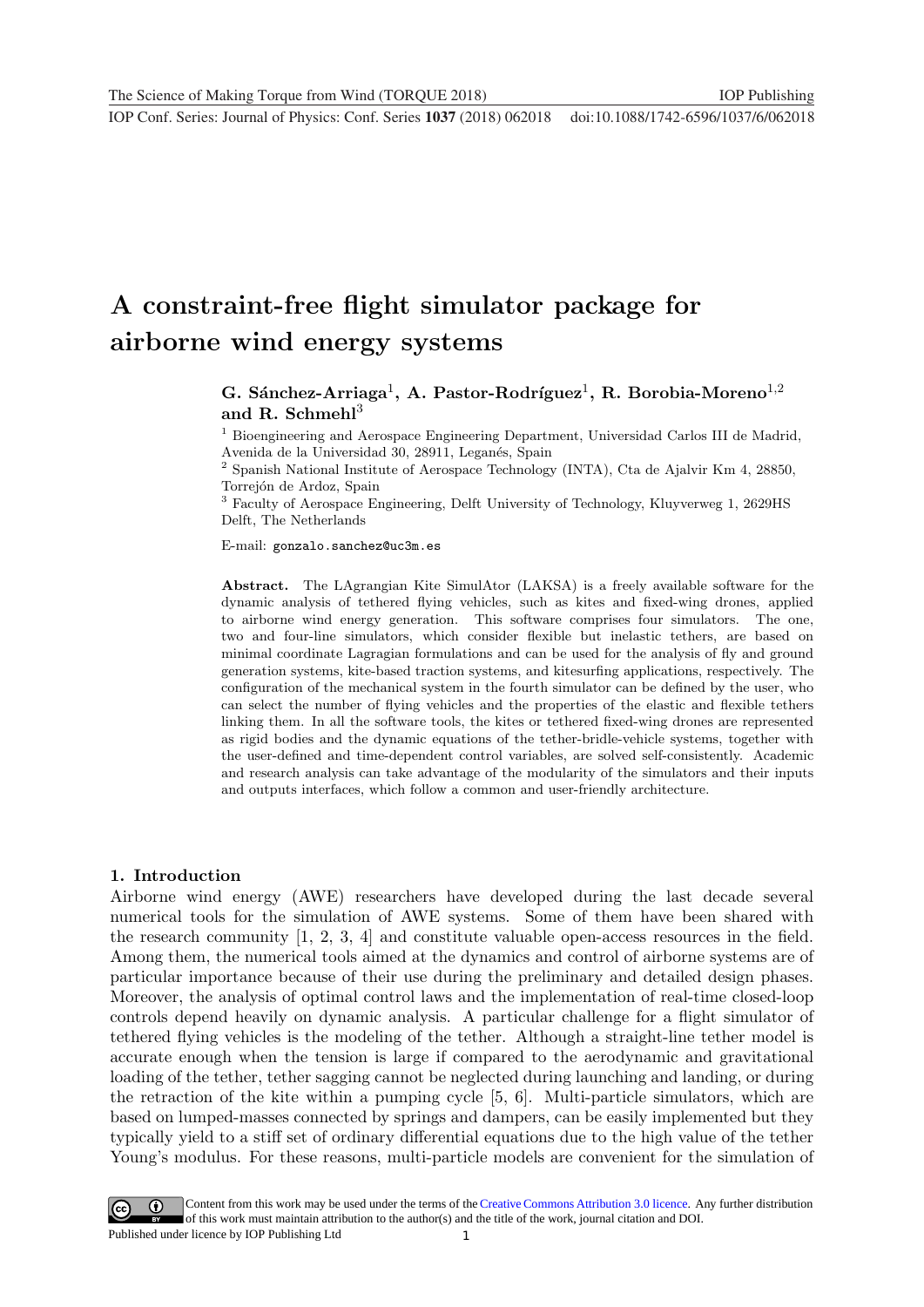The Science of Making Torque from Wind (TORQUE 2018) **IOP Publishing** IOP Publishing

**1234567890** ''"" IOP Conf. Series: Journal of Physics: Conf. Series **1037** (2018) 062018 doi :10.1088/1742-6596/1037/6/062018

complex system involving several kites and tethers. On the other hand, by modeling the tether as a set of inelastic and jointed rods, the fast longitudinal oscillations are removed, although this introduces geometrical constraints. A classical mechanics formulation yields to a mixed system of ordinary differential equations and nonlinear algebraic constraints. For these reasons, many AWE flight simulators have used minimal coordinate Lagrangian formulation [\[7,](#page-11-6) [8,](#page-11-7) [9,](#page-11-8) [10,](#page-11-9) [11,](#page-11-10) [12\]](#page-11-11).

Following previous considerations, we developed a software tool named LAgrangian Kite SimulAtors (LAKSA) with several simulation modules. Besides using a minimal coordinate approach, the kite or fixed-wing drone are modeled as rigid bodies, instead of single point mass as frequently found in AWE simulators. This work presents for the first time the architecture of LAKSA (Sec. [2\)](#page-3-0) and a new module named KiteSurf that mimics the dynamics of a four-line kite (Sec [3\)](#page-5-0). Some capabilities of KiteSurf are shown in Sec. [4,](#page-8-0) where simulation results of pull-up and steering maneuvers are discussed. Section [5](#page-9-0) summarizes the conclusions of the work.

#### <span id="page-3-0"></span>2. General description of LAKSA

LAKSA is a set of Matlab<sup>®</sup> functions aimed at academic and research activities on AWE systems. The code, which is freely available from a public repository [\[13\]](#page-11-12), includes four modules:

- (i) KiteFlex is a simulator of fly- and ground-generation AWE systems. The mechanical system comprises a tethered vehicle with or without rotors, equipped with a time-varying bridle made of three lines, and attached to the ground by an inelastic and flexible tether. A detailed description can be found in Refs. [\[14\]](#page-11-13) and [\[15\]](#page-11-14). In addition to LAKSA, a parallelized Fortran version of this code has been developed by the authors.
- (ii) KiteAcrobat considers a two-line kite and aims at kite traction applications such as cargo ships pulling [\[12\]](#page-11-11).
- (iii) KiteSurf simulates the dynamics of four-line kites. Besides kite surf applications, the simulator mimics the experimental setup developed at UC3M [\[16\]](#page-11-15). Therefore, the simulator is also connected with AWE applications because it is an important element in the aerodynamic parameter identification algorithm for kites and drones. A sketch of the mechanical system is shown in the left panel of Fig. [1.](#page-4-0)
- (iv) KiteElastic is a flight simulator of several tethered vehicles linked by elastic and flexible tethers. It can be used to study the dynamics of AWE systems based on a train of kites or multi-drone configurations.

The first three modules are based on a minimal coordinate Lagrangian formulation because they involve inelastic tethers. The equations of motion of KiteElastic were derived by using a classical mechanics formulation. For all of them, the equations of motion are ordinary differential equations without any algebraic constraints. This work is mainly focussed on KiteSurf because the equation of motion of this module has not been presented before. Moreover, since it combines inelastic and elastic tethers, it illustrates the most important feature of LAKSA's methodology.

The right panel of Fig. [1](#page-4-0) displays the flow chart of LAKSA and highlights its modular architecture. For either of the four simulators the user inputs and outputs are the same. The inputs include the initial conditions of the system, its physical parameters, and the control laws. After integrating the equations of motion numerically, the simulation outputs can be obtained in a two-step procedure. Firstly, the time history of the state vector is post-processed to get all the relevant quantities such as the position and velocity of the vehicle and the tethers, Euler angles, tether tensions, and aerodynamic forces and torques. Secondly, a call to a function allows to create plots with the results of the simulations.

This architecture eases the interpretation of the results and avoids the interaction of the user with certain complex features of the codes. The use of dimensionless parameters and a minimal coordinate approach are very convenient from a numerical point of view [\[7,](#page-11-6) [8,](#page-11-7) [9,](#page-11-8) [10,](#page-11-9) [11,](#page-11-10) [12\]](#page-11-11), but they make harder the physical understanding of the results. Such a drawback is solved by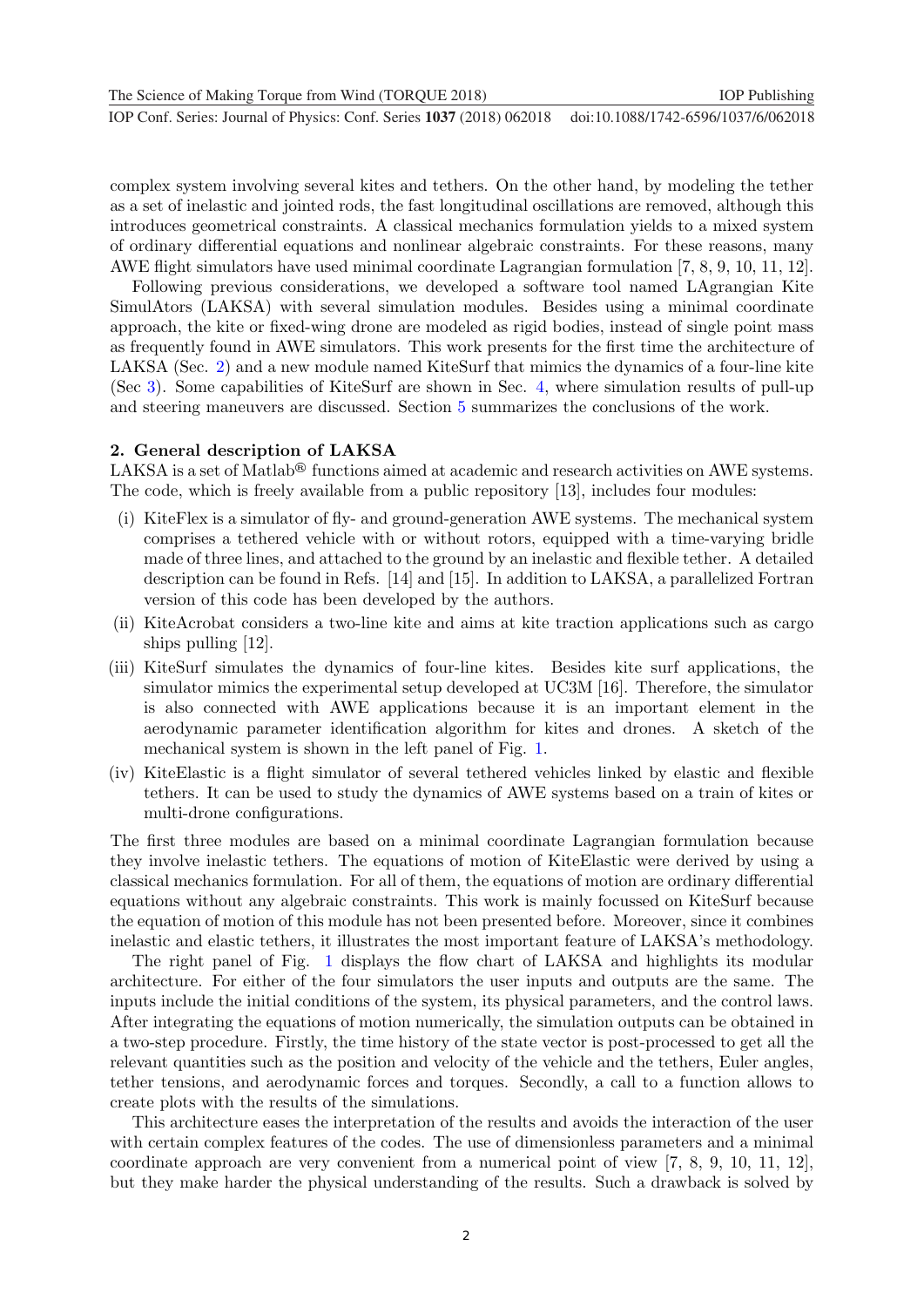<span id="page-4-0"></span>

Figure 1: KiteSurf configuration (left) and flow chart of LAKSA (right).

the proposed flow chart, because the user only interacts with physical parameters and standard state variables.

All LAKSA simulators share the same independent module for the computation of the aerodynamic forces and torques. Such a modular architecture is compatible with future updates and alternative aerodynamic models. In LAKSA, the extended state vector,  $y$ , of the simulators is governed by a set of ordinary differential equations

<span id="page-4-1"></span>
$$
\frac{d\mathbf{y}}{d\tau} = \mathbf{g}\left(\mathbf{y}, \mathbf{u}_c\right) \tag{1}
$$

where  $\tau$  is a dimensionless time whose definition depends on the specific  $LAKSA's$  module. Equation [\(1\)](#page-4-1) is not coupled with algebraic constraints imposed by the tethers because a Lagrangian formulation with minimal coordinate approach is used. The control vector  $u_c$ depends on the particular simulator and it can include the lengths of the tether and the bridle lines, the torque of the motor controllers of the rotors, and the position of the control bar. It is remarkable that LAKSA computes self-consistently the dynamics of the system, i.e. without empirical or heuristic laws linking variables. This allows to simulate rigorously reel-in, reel-out, take-off, and landing manoeuvres. The next section presents the explicit derivation of Eq. [\(1\)](#page-4-1) for a four-line kite system.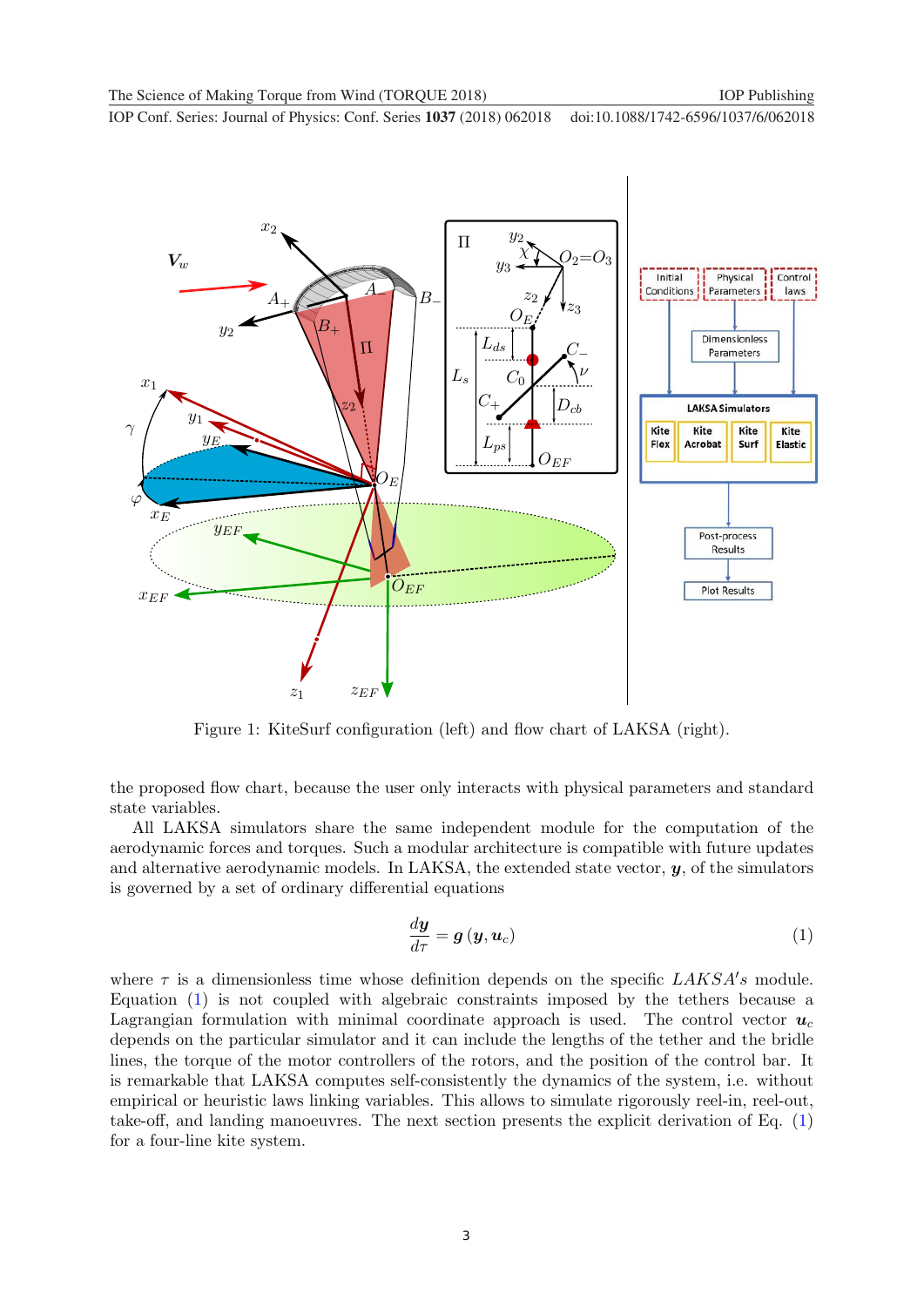#### <span id="page-5-0"></span>3. KiteSurf: a Lagrangian Four-Line Kite simulator

KiteSurf comprises a power kite of mass  $m_k$ , chord c, span b, and surface S, four lines, and a control bar (see Fig. [1\)](#page-4-0). The two lines that connect points  $A_{\pm}$  of the leading edge of the kite with the mobile point  $O_E$  are massless, inelastic, straight, and have constant lengths  $L_l$ . Another tether with the same properties but length  $L_s$  joins  $O_E$  with  $O_{EF}$ , which is the origin of an inertial frame  $S_{EF}$  linked to the ground, axes  $y_{EF}$  and  $x_{EF}$  spanning the flat ground and  $z_{EF}$  pointing downwards. The other two lines of the kite have tips at points  $B_{\pm}$  of the trailing edge and at the ends of the control bar,  $C_{\pm}$ . These two lines are modeled as massless, straight, elastic, and with unstretched length  $L_t$ . These tethers need to be elastic because four inelastic tethers would yield an over-constrained system (similar to a chair with four legs). An alternative approach would be a flexible kite with four rigid tethers, but the computational cost and complexity of the simulator would increase notably.

An important geometric element of the model is the plane named Π, and defined by the three points  $A_{\pm}$  and  $O_E$ . Obviously, the two inelastic tethers and the segment  $A_{+} - A_{-}$  form an isosceles triangle that belongs to Π. For convenience, we will use a dot to denote derivatives with respect to the dimensionless time  $\tau = t\sqrt{g/L_i}$ , and sine and cosine of an angle  $\alpha$  will be written as s $\alpha$  and  $c\alpha$ , respectively. Upper and lower case letters refer to variables with and without dimensions. For instance, the wind velocity is written as  $V_w = -\sqrt{gL_l}v_w i_E$  with  $v_w$ being a dimensionless function.

Figure [1](#page-4-0) also shows some auxiliary frames of reference.  $S_F$  is a non-inertial frame with origin at  $O_E$  and axes parallel to  $S_{EF}$ .  $S_1$  has its origin at  $O_E$  and axis  $y_1$  and  $z_1$  spanning the II-plane. The orientation with respect to  $S_E$  of the normal direction to  $\Pi$ , i.e.  $x_1$ , is given by angles  $\varphi$  and  $\gamma$ , as shown in the left panel of Fig. [1.](#page-4-0) We also use a frame  $S_2$  with origin at the middle point of segment  $A_+ - A_-,$  axes  $x_2$  and  $z_2$  spanning the plane of symmetry of the kite,  $z_2$  pointing to  $O_E$ , and  $x_2$  parallel to  $x_1$ . The angle  $\eta$  between axes  $y_1$  and  $y_2$  orients  $S_2$  with respect to  $S_1$ . The last auxiliary system is the body frame  $S_B$  that, for clarity, is not shown in Fig. [1.](#page-4-0) It has its origin at the center of mass G. Axes  $x_B$  and  $z_B$  span the plane of symmetry of the kite, and  $z_B$  pointing downwards. The relative orientation of  $S_B$  with respect to  $S_2$  is defined by the angle  $\theta$  between  $x_2$  and  $x_B$ . The  $S_B$ -coordinates of the attachment points are

$$
\frac{\overline{GA}_{\pm}}{L_l} = x_A \mathbf{i}_B \pm y_A \mathbf{j}_B + z_A \mathbf{k}_B, \qquad \qquad \frac{\overline{GB}_{\pm}}{L_l} = x_B \mathbf{i}_B \pm y_B \mathbf{j}_B + z_B \mathbf{k}_B \tag{2}
$$

and the components of the tensor of inertia about the center of mass G reads

$$
\boldsymbol{I} = m_k L_l^2 \boldsymbol{\iota}_G, \quad \boldsymbol{\iota} \equiv \left( \begin{array}{ccc} \iota_x & 0 & \iota_{xz} \\ 0 & \iota_y & 0 \\ \iota_{xz} & 0 & \iota_z \end{array} \right) \tag{3}
$$

with  $\iota_x$ ,  $\iota_y$ ,  $\iota_z$ , and  $\iota_{xz}$  some dimensionless constants. More detailed information about these auxiliary frames of references, such as dedicated figures, rotation matrices to relate vector components, and the normalized angular velocities  $\omega_{1E} = \dot{\varphi} k_E + \dot{\gamma} j_1$ ,  $\omega_{21} = \dot{\eta} i_2$ , and  $\omega_{B2} = \theta j_B$ , are available in Ref. [\[12\]](#page-11-11).

The massless and straight tether linking  $O_{EF}$  and  $O_{E}$  is in the II-plane because its tension should compensate exactly the resultant of the forces in the inelastic tethers. However, it does not bisect, in general, the angle made by the two inelastic tethers at  $O<sub>E</sub>$ . Such a situation, i.e. points  $O_{EF}$ ,  $O_E$  and  $O_2$  belonging to the same line, only occurs when the tensions in the inelastic tethers are equal. For this reason, we introduce a frame  $S_3$  with origin at  $O_3 = O_2$ , axis  $x_3 = x_2$ , and axis  $z_3$  always aligned with the tether of length  $L_s$ . We will denote  $\chi$  the angle between  $y_3$  and  $y_2$  (see inset in Fig. [1\)](#page-4-0). The rotation matrix that relates vector components in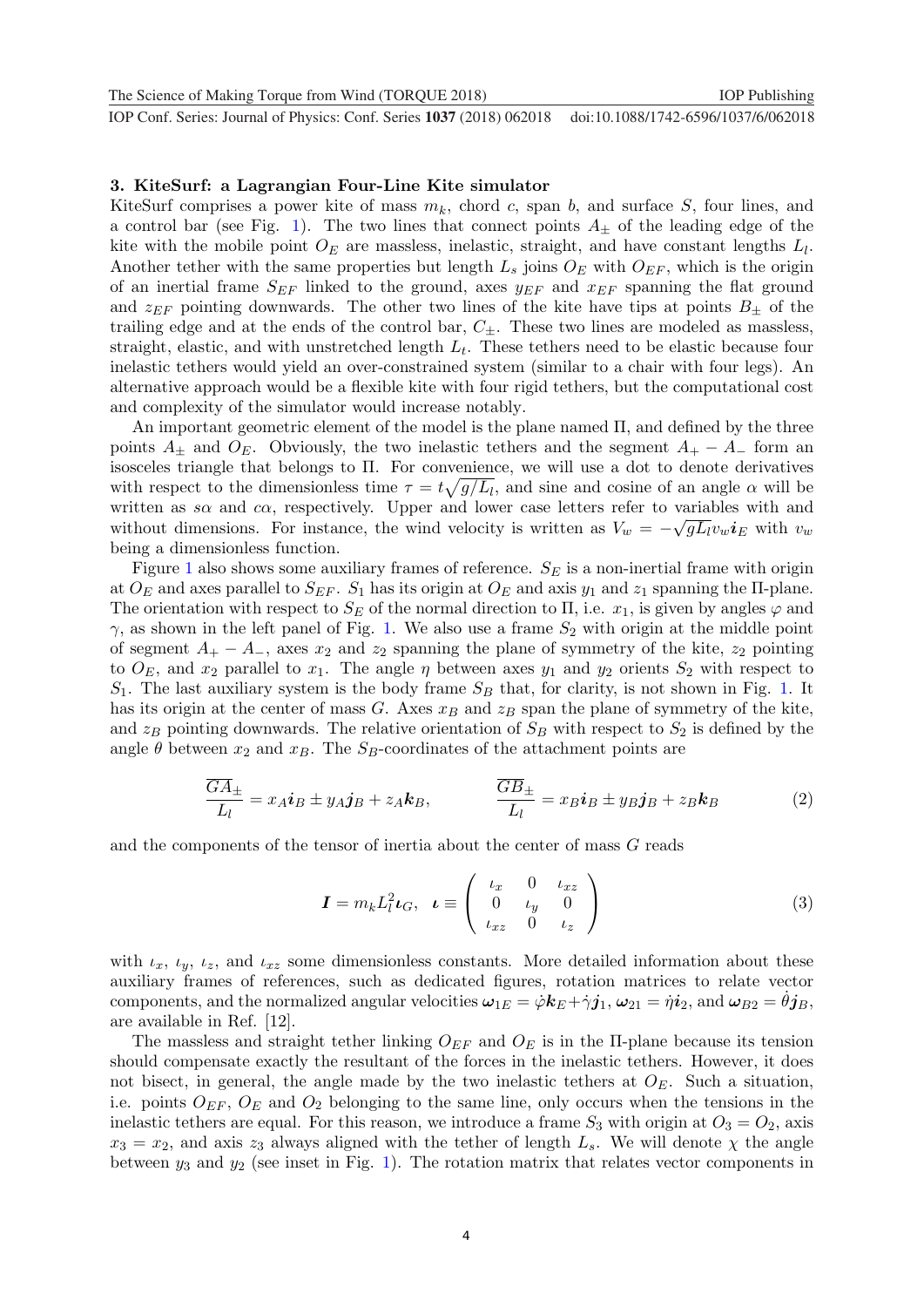the  $S_2$  and  $S_3$  frame is

$$
\boldsymbol{R}_{32} = \left(\begin{array}{ccc} 1 & 0 & 0 \\ 0 & c\chi & s\chi \\ 0 & -s\chi & c\chi \end{array}\right) \tag{4}
$$

and the angular velocity of  $S_3$  with respect to  $S_2$  is  $\mathbf{\Omega}_{32} = \sqrt{g/L_l} \omega_{32} = \sqrt{g/L_l} \chi \mathbf{i}_2$ .

The mechanical system has five degrees of freedom that we gather in the state vector

$$
\boldsymbol{x}_s = [\varphi \ \ \gamma \ \ \eta \ \ \theta \ \ \chi]^T. \tag{5}
$$

Besides anchoring the kite to the ground, the tether of length  $L_s$  also serves as a guideway, because it passes through a hole drilled at the middle point  $C_0$  of the control bar (see inset of Fig. [1\)](#page-4-0). The pilot can move the control bar between the depower and power stopper balls, which are located at distances  $L_{ds}$  and  $L_{ps}$  from points  $O_E$  and  $O_{EF}$ , respectively. Instead of the distance  $D_{cb}$  between point  $C_0$  and the power stopper ball, our model uses the dimensionless power ratio [\[3\]](#page-11-2)

$$
u_p = 1 - \frac{D_{cb}}{L_s - L_{ds} - L_{ps}}\tag{6}
$$

This variable is convenient because it varies from zero to one when the control bar is moved from the depower to the power stopper balls. The second control variable of the model is the angle  $\nu$ between the bar and axis  $y_3$ , which is used for steering the kite. For simplicity, we will restrict the analysis to the case in which the control bar is contained in the Π-plane. This hypothesis can be removed easily by adding the angle of the bar out of the  $\Pi$  plane to the control vector. Therefore, our control vector is given by  $x_c = [u_p \ \nu]$ .

The position of the center of mass of the kite as a function of the state vector reads

$$
\boldsymbol{R}_G \equiv \overline{O_{EF}G} = \overline{O_{EF}O_E} + \overline{O_EO_2} + \overline{O_2G} = -L_l [l_s\boldsymbol{k}_3 + l\boldsymbol{k}_2 + x_A\boldsymbol{i}_B + z_A\boldsymbol{k}_B]
$$
(7)

with  $\ell = \sqrt{1 - y_A^2}$  and  $\ell_s \equiv L_s/L_l$ . Writing  $\mathbf{R}_G \equiv L_l \mathbf{r}_G$ , the normalized absolute velocity reads

<span id="page-6-0"></span>
$$
\boldsymbol{v}_G = \frac{dr_G}{d\tau} \mid_{S_{EF}} = -\ell_s \boldsymbol{\omega}_{3EF} \times \boldsymbol{k}_3 - \ell \boldsymbol{\omega}_{2EF} \times \boldsymbol{k}_2 - \boldsymbol{\omega}_{BEF} \times (x_A \boldsymbol{i}_B + z_A \boldsymbol{k}_B), \tag{8}
$$

where we used Coriolis theorem. Since  $\omega_{EFE} = 0$ , because the axes of  $S_E$  and  $S_{EF}$  are parallel, one has  $\omega_{3EF} = (\dot{\chi} + \dot{\eta}) \dot{\mathbf{i}}_2 + \dot{\varphi} \dot{\mathbf{k}}_E + \dot{\gamma} \dot{\mathbf{j}}_1$ ,  $\omega_{2EF} = \dot{\eta} \dot{\mathbf{i}}_2 + \dot{\varphi} \dot{\mathbf{k}}_E + \dot{\gamma} \dot{\mathbf{j}}_1$  and  $\omega_{BEF} =$  $\dot{\theta}j_B + \dot{\eta}i_2 + \dot{\varphi}k_E + \dot{\gamma}j_1$ . Substituting these angular velocities in Eq. [\(8\)](#page-6-0), yields the following formula for the  $S_B$ -components of  $v_G$ 

<span id="page-6-1"></span>
$$
\boldsymbol{v}_G = \mathbf{\hat{T}} \dot{x}_s = (\mathbf{\hat{T}}_0 - \ell_s \mathbf{\hat{T}}_1) \dot{\boldsymbol{x}}_s \tag{9}
$$

with

$$
\Upsilon_0 = \begin{pmatrix}\n-c\gamma s \eta (z_A + \ell c \theta) & -c \eta (z_A + \ell c \theta) & 0 & -z_A & 0 \\
s \gamma (x_A s \theta - z_A c \theta - \ell) - c \gamma c \eta (x_A c \theta + z_A s \theta) & s \eta (x_A c \theta + z_A s \theta) & \ell - x_A s \theta + z_A c \theta & 0 & 0 \\
c \gamma s \eta (x_A - \ell s \theta) & c \eta (x_A - \ell s \theta) & 0 & x_A & 0\n\end{pmatrix},
$$
\n(10)

and

$$
\Upsilon_1 = \begin{pmatrix} c\theta c\gamma s \left(\eta + \chi\right) - s\theta s\gamma s\chi & c\theta c \left(\eta + \chi\right) & s\theta s\chi & 0 & s\theta s\chi \\ s\gamma c\chi & 0 & -c\chi & 0 & -c\chi \\ s\theta c\gamma s \left(\eta + \chi\right) + c\theta s\gamma s\chi & s\theta c \left(\eta + \chi\right) & -c\theta s\chi & 0 & -c\theta s\chi \end{pmatrix},
$$
(11)

Matrix  $\Upsilon_0$  recovers the result of Ref. [\[12\]](#page-11-11) when the inelastic tethers have equal length, while  $\Upsilon_1$  represents the contribution due to the tether of length  $L_s$ . The absolute angular velocity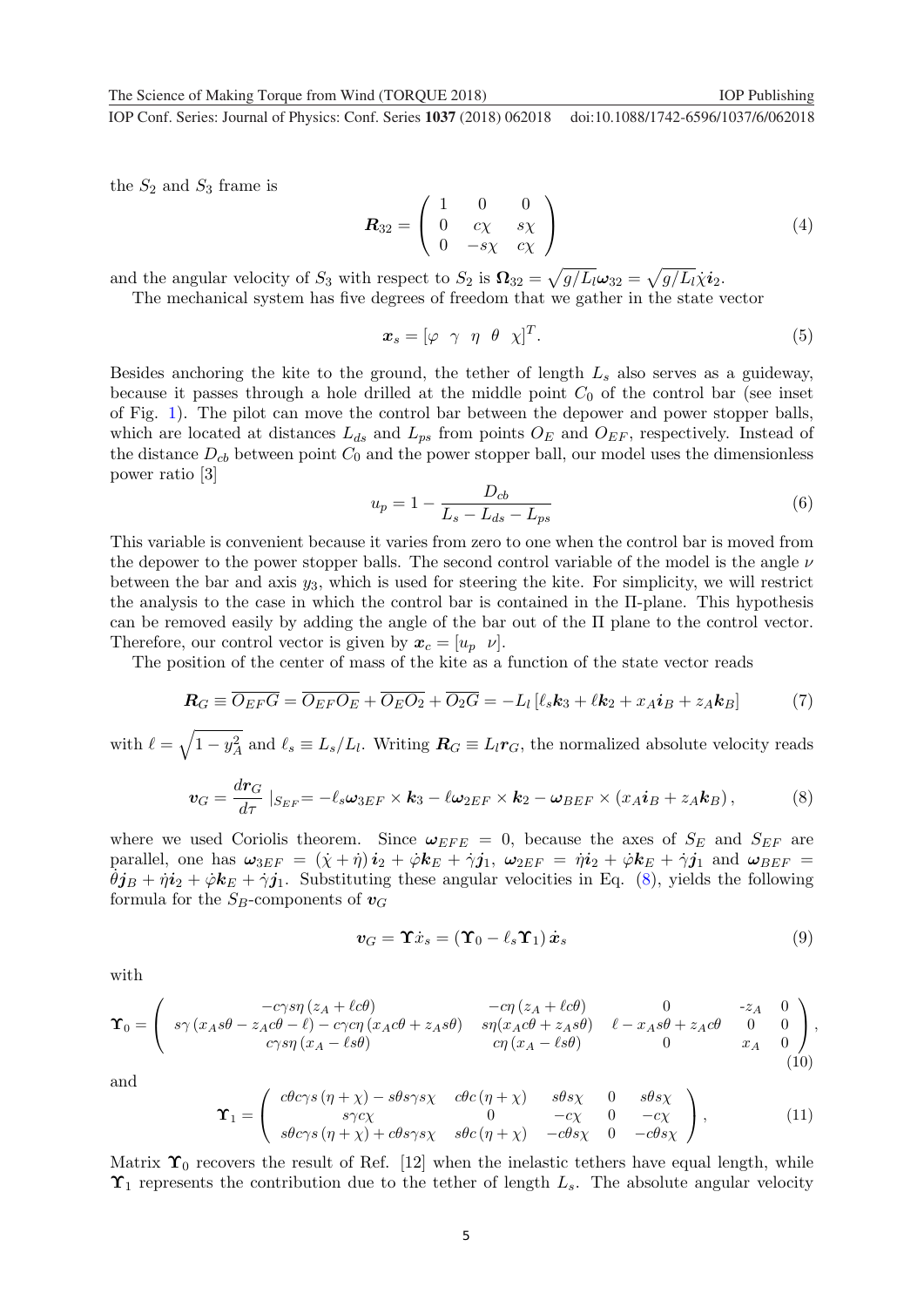of the kite  $\Omega_{BEF} = \Omega_{BE}$  coincides with the one found in Ref. [\[12\]](#page-11-11). Its S<sub>B</sub>-components are  $\boldsymbol{\Omega}_{BE} = P\boldsymbol{i}_{B} + Q\boldsymbol{j}_{B} + R\boldsymbol{k}_{B} \equiv \sqrt{g/L_0} \boldsymbol{\omega}_{BE} \text{ with }$ 

<span id="page-7-0"></span>
$$
\omega_{BE} = \begin{pmatrix} -c\gamma c\eta s\theta - s\gamma c\theta & s\eta s\theta & c\theta & 0\\ c\gamma s\eta & c\eta & 0 & 1\\ c\gamma c\eta c\theta - s\gamma s\theta & -s\eta c\theta & s\theta & 0 \end{pmatrix} \dot{\boldsymbol{x}}_s \equiv \boldsymbol{\Phi}\dot{\boldsymbol{x}}_s.
$$
 (12)

The normalized Lagrangian of the system  $\mathcal{L} = \mathcal{E}_k - \mathcal{U}_p$ , involves the normalized kinetic and potential energies of the kite. The former is  $\mathcal{E}_k = (v_G^2 + \frac{1}{2}\omega_{BE}^T \cdot \mathbf{L}_G \cdot \omega_{BE})/2$ . From Eqs. [\(9\)](#page-6-1) and  $(12)$ , one finds

$$
\mathcal{E}_k(\boldsymbol{x}_s, \dot{\boldsymbol{x}}_s) = \frac{1}{2} \dot{\boldsymbol{x}}_s^T \cdot \boldsymbol{M} \cdot \dot{\boldsymbol{x}}_s \tag{13}
$$

with  $M \equiv \Upsilon^T \cdot \Upsilon + \Phi^T \cdot \iota_G \cdot \Phi$ . The potential energy,  $\mathcal{U}_p(\boldsymbol{x}_s, \boldsymbol{x_c}) = -\boldsymbol{R}_G/L_l \cdot \boldsymbol{k}_{EF}$  is

$$
\mathcal{U}_p(\boldsymbol{x}_s) = c\gamma \left[ c\eta + \ell_s c \left( \eta + \chi \right) \right] - x_A \left[ s\gamma c\theta + c\gamma s\theta c\eta \right] - z_A \left[ s\gamma s\theta - c\gamma c\theta c\eta \right]. \tag{14}
$$

The aerodynamic force  $F_A$  and moment  $M_A$  about the center of mass and the tension  $F_{\pm}$ and the torque  $M_{\pm}$  of the elastic tethers attached to  $B_{\pm}$  appear in the generalized forces

<span id="page-7-2"></span><span id="page-7-1"></span>
$$
Q_i = \boldsymbol{f} \cdot \frac{\partial \boldsymbol{v}_G}{\partial \dot{x}_{si}} + \boldsymbol{m} \cdot \frac{\partial \boldsymbol{\omega}}{\partial \dot{x}_{si}}, \quad i = 1, \dots, 5.
$$
 (15)

with  $f = f_A + f_+ + f_- = (F_A + F_+ + F_-) / m_k g$  and  $m = m_A + m_+ + m_- =$  $(M_A + M_+ + M_-) / m_k g L_l$ . The explicit forms of tensions  $f_{\pm}$  and torques  $m_{\pm}$  of the elastic tethers are given in [Appendix A.](#page-10-0) Regarding the aerodynamic force and torque, we used the following model

$$
\boldsymbol{f}_A = \mu v_A^2 \left[ \left( C_{x0} + C_{x\alpha} \alpha \right) \boldsymbol{i}_B + C_{y\beta} \beta \boldsymbol{j}_B + \left( C_{z0} + C_{z\alpha} \alpha \right) \boldsymbol{k}_B \right],\tag{16}
$$

$$
\boldsymbol{m}_A = \mu v_A^2 \left[ \epsilon_b \left( C_{l\beta} \beta + C_{lp} p \right) \boldsymbol{i}_B + \epsilon_c \left( C_{m0} + C_{m\alpha} \alpha + C_{mq} q \right) \boldsymbol{j}_B + \epsilon_b \left( C_{n\beta} \beta + C_{nr} r + C_{n\delta t} \delta t \right) \boldsymbol{k}_B \right],
$$
\n(17)

where  $v_A = v_G - v_w$  is the normalized aerodynamic velocity,  $\mu \equiv \rho S L_l / 2m_k$ ,  $\epsilon_b = b/L_l$ ,  $\epsilon_c = c/L_l$ ,  $p = Pb/2V_T$ ,  $q = Qc/V_T$ ,  $r = Rb/2V_T$ ,  $\rho$  the air density,  $V_T$  a reference velocity, and b and  $c$  the kite span and chord, respectively. The angle-of-attack and sideslip angle in Eqs.  $(16)$ and [\(17\)](#page-7-2) are given by

$$
\alpha = \arctan\left(\frac{\mathbf{v}_A \cdot \mathbf{k}_B}{\mathbf{v}_A \cdot \mathbf{i}_B}\right), \quad \beta = \arcsin\left(\frac{\mathbf{v}_A \cdot \mathbf{j}_B}{|\mathbf{v}_A|}\right). \tag{18}
$$

All the coefficients in Eqs. [\(16\)](#page-7-1) and [\(17\)](#page-7-2), such as  $C_{x0}$ ,  $C_{z\alpha}$ ,  $C_{l\beta}$ , etc, are the stability derivatives [\[17\]](#page-11-16) of the kite, and they were obtained by using basic preliminary engineering methods. Due to the actual lack of knowledge on kite's aerodynamics, we assumed that they are constant, thus yielding a first aerodynamic model suitable for qualitative analysis. The term  $C_{n\delta_t}\delta t$ , with  $\delta_t = f^+ - f^-$ , appearing in Eq. [\(17\)](#page-7-2), represents the aerodynamic yaw moment that is generated by the deformation of the kite when the tensions at points  $B^+$  and  $B^-$  are different. For instance, when pulling from the elastic tether attached to  $B^+$ , the trailing edge is deformed and a higher drag occur at the left side of the kite from the pilot's point of view. Such a drag difference induces a yaw torque that turns the kite.

The equations of motion of the simulator in terms of generalized coordinates are

$$
\frac{\mathrm{d}}{\mathrm{d}\tau} \left( \frac{\partial \mathcal{L}}{\partial \dot{x}_{si}} \right) - \frac{\partial \mathcal{L}}{\partial x_{si}} = Q_i, \qquad i = 1, \dots, 5. \tag{19}
$$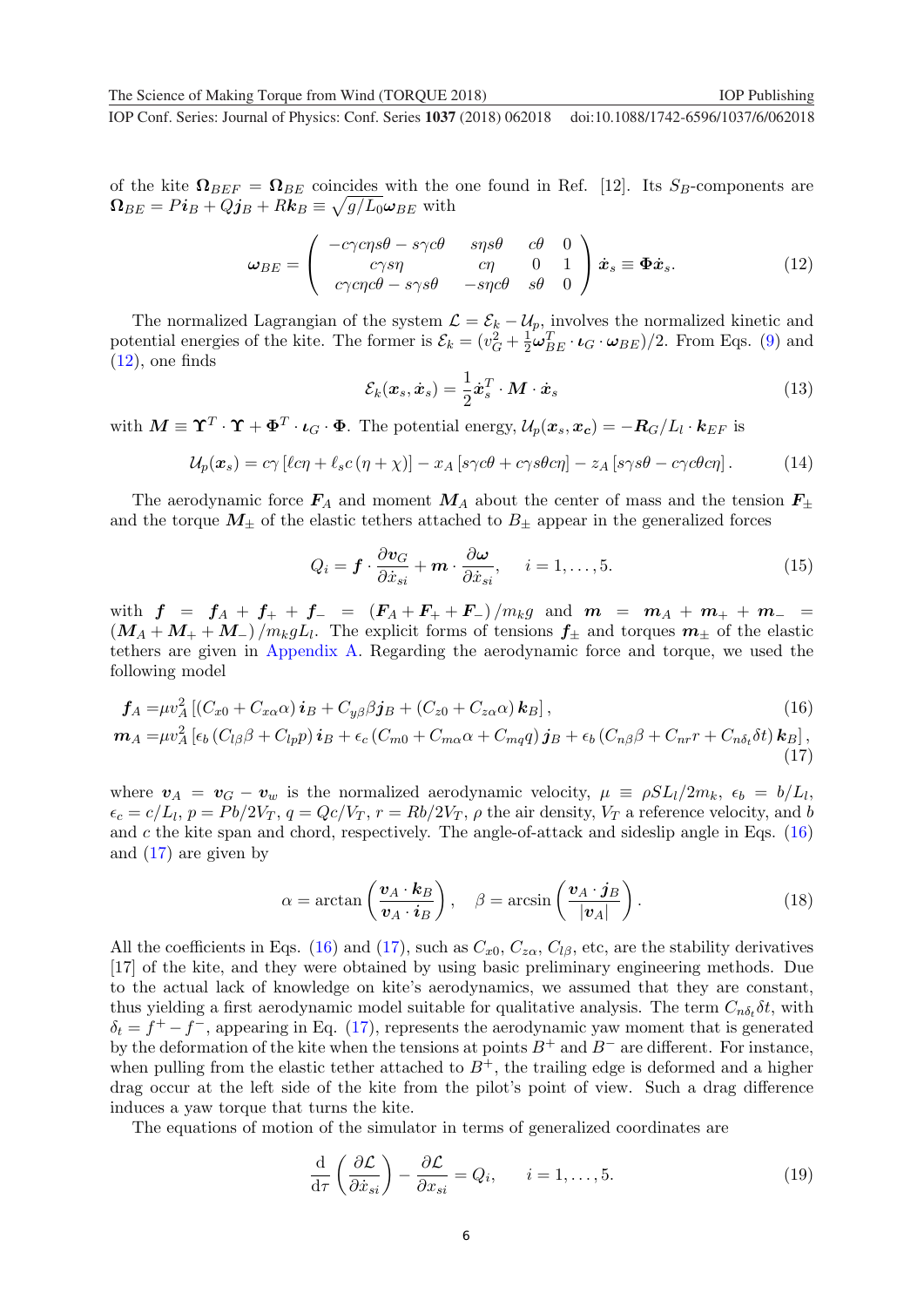<span id="page-8-2"></span>

Figure 2: KiteSurf visualization tool

<span id="page-8-1"></span>Table 1: Kite properties

or, using the previous results,

$$
M_{ij}\ddot{x}_{sj} + \frac{\partial M_{ij}}{\partial x_{sk}} \dot{x}_{sk}\dot{x}_{sj} - \frac{1}{2} \frac{\partial M_{jk}}{\partial x_{si}} \dot{x}_{sj}\dot{x}_{sk} + \frac{\partial U_p}{\partial x_{si}} = f_k \Upsilon_{ki} + m_k \Phi_{ki}, \quad i = 1...5 \tag{20}
$$

where  $f_k$  and  $m_k$  are the  $S_B$ -components of the forces and moments. After introducing the extended state vector  $y = [x_s \ \dot{x}_s]$ , Eq. [\(20\)](#page-8-1) can be written as a first order system like Eq. [\(1\)](#page-4-1). Similar procedures have been used in Refs. [\[12\]](#page-11-11) and [\[14,](#page-11-13) [15\]](#page-11-14) for finding the equations of motions of KiteAcrobat and KiteFlex, respectively.

#### <span id="page-8-0"></span>4. Simulation Results

Interested readers can find a plethora of simulation results by running the example files that are available from the open access repository [\[13\]](#page-11-12). They include reel-in maneuvers, periodic figureof-eight trajectories, stability analyses of equilibrium states, and steering maneuvers, among others. After running these examples, LAKSA generates a movies and several plots with relevant information such as the evolution of the kite position and velocity, control laws, tether tensions, angle of attack and sideslip angles, and aerodynamic forces. We now explain the most important features of this software by discussing two examples of KiteSurf.

As shown in the right panel of Fig. [1,](#page-4-0) the user inputs include the physical parameters, the control laws and the initial conditions. The physical parameters in our KiteSurf's simulations are given in Tables [1](#page-8-2) and [2,](#page-9-1) and they were used to simulate symmetric pull-up and steering maneuvers. These parameters and maneuvers correspond with the experimental setup and results presented in Ref. [\[16\]](#page-11-15). We considered a four-line Cabrinha Swithblade inflatable kite with five inflatable struts. Although a quantitative agreement is not possible due to the lack of an accurate aerodynamic model, the simulation results are in a very good qualitative agreement with the experimental data.

For the pull-up maneuver, we took a symmetric equilibrium state of the kite as initial condition and increased the power ratio from 0.5 to 0.75 with zero deflection of the control bar [see Panel (a) in Fig. [3\]](#page-9-2). The trajectory of point  $G$  and the evolutions of the pitch angle and pitch angular velocity component of the kite, displayed in panels (b) and (c), reveals that the center of mass of the kite does not move significantly and the kite rotates while increasing its pitch angle. As a consequence, the angle of attack of the kite increases (not shown) and the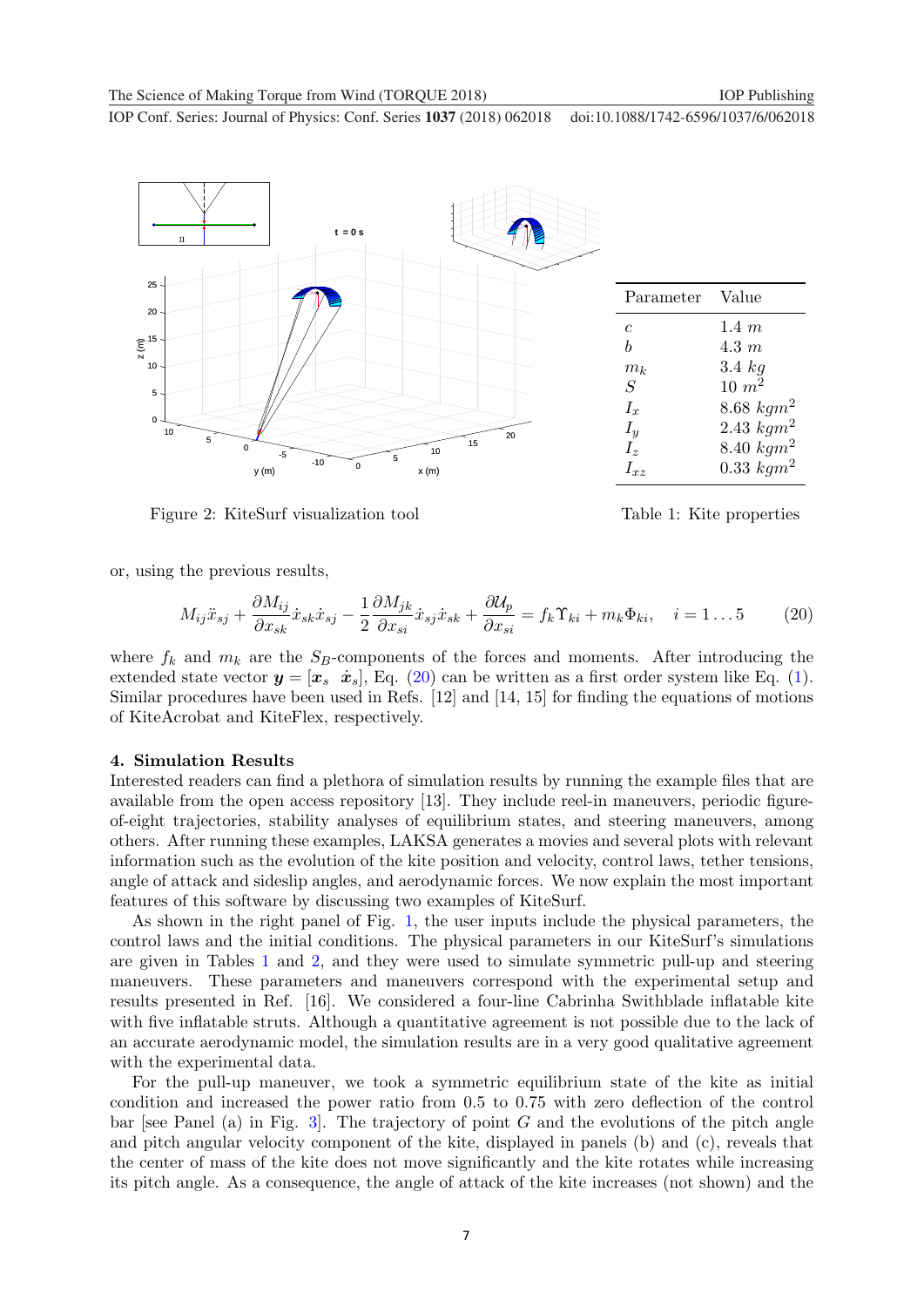<span id="page-9-1"></span>

| Name                                                        | Value                                           | Name                                                              | Value                                                     | Name                                                              | Value                                                   | Name                                        | Value                                                     | Name                                                   | Value                                                 |
|-------------------------------------------------------------|-------------------------------------------------|-------------------------------------------------------------------|-----------------------------------------------------------|-------------------------------------------------------------------|---------------------------------------------------------|---------------------------------------------|-----------------------------------------------------------|--------------------------------------------------------|-------------------------------------------------------|
| $C_{x0}$<br>$C_{l\beta}$<br>$C_{m\alpha}$<br>$f_t$<br>$X_A$ | $-0.065$<br>1.24<br>$-0.76$<br>0.1<br>$0.42\ m$ | $C_{x\alpha}$<br>$C_{lp}$<br>$C_{mq}$<br>$\mathcal{L}_l$<br>$Y_A$ | 0.18<br>$-0.15$<br>$-0.17$<br>$23.85 \; m$<br>$1.05 \; m$ | $C_{u\beta}$<br>$C_{n\beta}$<br>$C_{n\delta_t}$<br>$L_t$<br>$Z_A$ | $-1.57$<br>0.78<br>0.04<br>$23.19 \; m$<br>$-0.20 \; m$ | $C_{z0}$<br>$C_{nr}$<br>$V_T$<br>E<br>$X_B$ | 0.12<br>$-0.002$<br>$7 \; m/s$<br>$10 \; GPa$<br>$-0.97m$ | $C_{z\alpha}$<br>$C_{m0}$<br>$V_w$<br>$d_{t}$<br>$Y_B$ | $-2.97$<br>0.13<br>$7 \; m/s$<br>1.5mm<br>$2.15 \; m$ |
| $Z_B$                                                       | $1.38\ m$                                       | $L_{CB}$                                                          | $0.56\;m$                                                 | $L_s$                                                             | 1.51m                                                   | $L_{ds}$                                    | $0.52 \; m$                                               | $L_{ps}$                                               | $0.54 \; m$                                           |

Table 2: Simulation parameters. Environmental variables are  $g = 9.8 \ m/s^2$  and  $\rho = 1.15 \ kg/m^3$ 

<span id="page-9-2"></span>

Figure 3: Panels (a)-(d) and (e)-(h) correspond to simulations results for pull-up and steering maneuvers, respectively.

tensions at point  $B^+$  and  $B^-$ , which are equal since the maneuver is symmetric, are enhanced [see panel (d)]. This dynamic response of the kite, and the linear variation of the tether tension with the power ration, agrees qualitatively with the behavior showed in Ref. [\[16\]](#page-11-15).

For the steering maneuver we also used as initial condition a symmetric equilibrium state of the kite, but now the power ratio was kept constant and the deflection angle of the kite was varied periodically [see panel (e)-(h)]. The control law for  $\nu(\tau)$  showed in panel (e) was generated with a PID controller, which makes the kite to follow a target trajectory with a sinusoidal variation of its lateral displacement. The long term behavior of the kite, i.e. the one obtained after letting the kite evolves from the equilibrium state towards a final periodic motion, is close to the one found in the experiments of Ref. [\[16\]](#page-11-15): the altitude of the periodic motion varies slightly [panel (f)] and the dominant components of the angular velocity are  $P$ and  $R$  (yaw and roll). Interestingly, in the simulations and the experiments, there is a time shift between the maximum of  $R$  and the minimum of  $P$  and the former appears latter in the cycle. As expected, panel (h) shows that the tether tension at point  $B^+$  is greater (smaller) than the one at  $B^-$  for positive (negative) values of  $\nu$ .

#### <span id="page-9-0"></span>5. Conclusions

This work presented a general description of LAKSA, a freely available software for the simulation of tethered vehicles such as kites and fixed-wing drones with application to airborne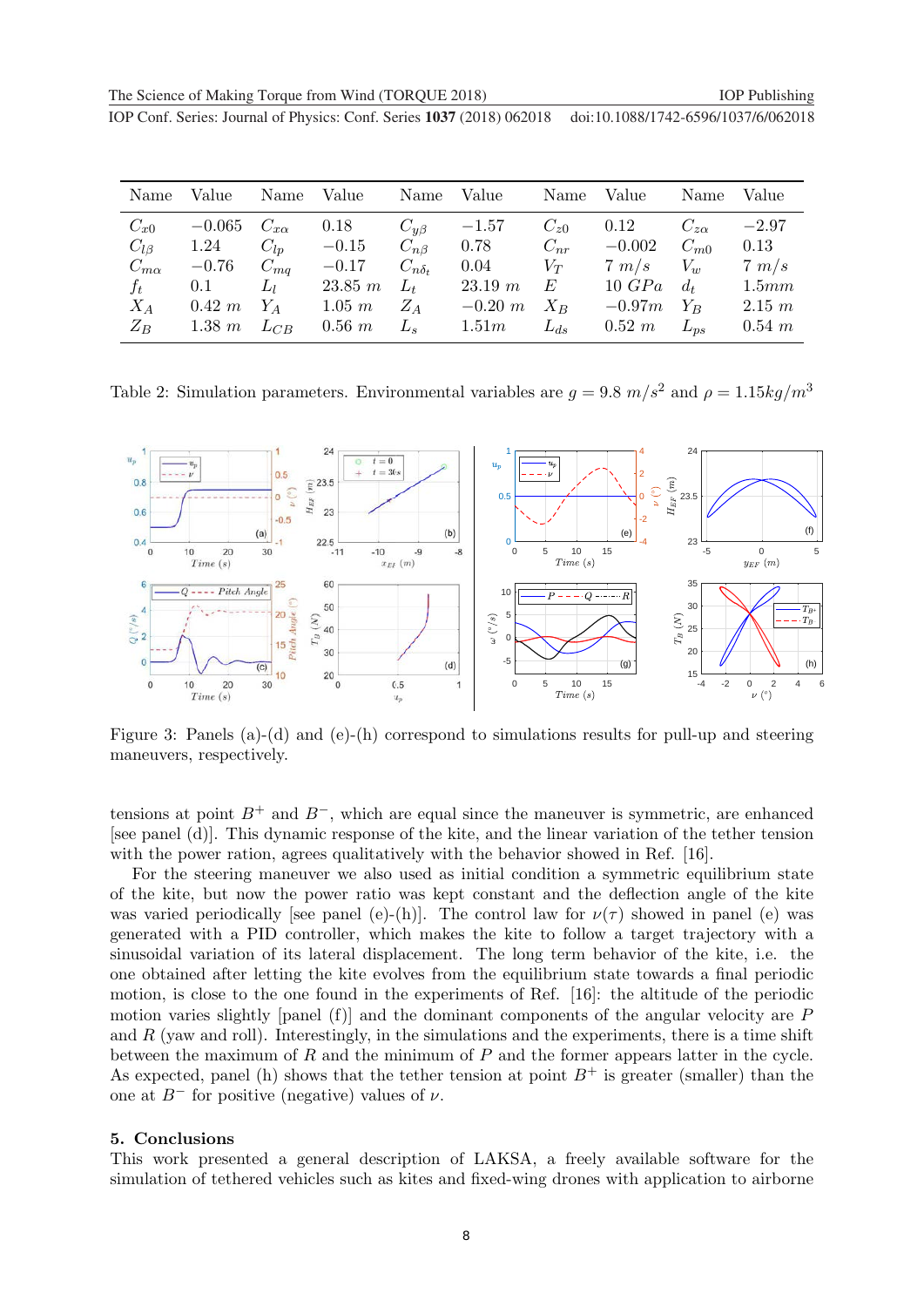**1234567890** ''"" IOP Conf. Series: Journal of Physics: Conf. Series **1037** (2018) 062018 doi :10.1088/1742-6596/1037/6/062018 The Science of Making Torque from Wind (TORQUE 2018) **IOP Publishing** IOP Publishing

wind energy systems. The architecture of the software, including inputs, modules, and outputs, was explained. For one of the four modules, KiteSurf, the explicit form of the equations of motion were presented. Such a four-line kite simulator was selected because it is the most pedagogical. KiteSurf involves elastic and inelastic tethers and the most important features of the methodology of the simulators, including the Lagrangian formulation with a minimum coordinate approach, are naturally highlighted. Simulations results of pull-up and steering maneuvers with KiteSurf qualitatively agree with previous experimental results.

## Acknowledgments

This work was supported by the Ministerio de Economía, Industria y Competitividad of Spain and the European Regional Development Fund under the project ENE2015-69937-R (MINECO/FEDER, UE). GSA work is supported by the Ministerio de Economía, Industria y Competitividad of Spain under the Grant RYC-2014-15357. RS is acknowledging the receipt of funding from the European Unions Horizon 2020 research and innovation program under the Marie Sklodowska-Curie grant agreement No. 642682 for the ITN project AWESCO and the grant agreement No. 691173 for the Fast Track to Innovation project REACH.

## <span id="page-10-0"></span>Appendix A. Modeling of elastic tethers in KiteSurf

Each elastic tether of diameter  $d_t$ , cross section  $A_t = \pi d_t^2/4$ , Young's modulus  $E_t$ , natural length  $L_t$ , and friction coefficient  $F_t$  is substituted by a massless spring and a damper. The tension force upon the kite the reads

$$
\boldsymbol{F}_{\pm} = -K \left( L_{\pm}(t) - L_t + F_t \frac{dL_{\pm}}{dt} \right) \frac{\overline{C^{\pm} B^{\pm}}}{|\overline{C^{\pm} B^{\pm}}|} \tag{A.1}
$$

with  $K = E_t A_t/L_t$  the equivalent stiffness of the spring, and  $L_+(t) \equiv \overline{C^{\pm}B^{\pm}}$  | the distance between points  $C^{\pm}$  of the control bar and the kite's attachment points  $B^{\pm}$ . After introducing the dimensionless parameters  $\zeta = L_l/L_t$ ,  $f_t \equiv F_t \sqrt{g/L_l}$ ,  $\kappa = E_t A_t/m_k g$ , and the elongation  $\epsilon_{\pm} = \zeta L_{\pm}/L_l - 1$ , the normalized tether tension and moments due to the elastic tethers are

<span id="page-10-1"></span>
$$
\mathbf{f}_{\pm} = -\kappa \left[ \epsilon_{\pm} + f_t \dot{\epsilon}_{\pm} \right] \frac{\overline{C^{\pm} B^{\pm}}}{|\overline{C^{\pm} B^{\pm}}|}, \qquad \mathbf{m}_{\pm} = \frac{\overline{G B^{\pm}}}{L_l} \times \mathbf{f}_{\pm}
$$
(A.2)

In order to find the dependence of these forces with the extended state vector, we first write vector  $\overline{C^{\pm}B^{\pm}}$  as a function of the state vector variables as follows

$$
\frac{\overline{C^{\pm}B^{\pm}}}{L_{l}} = \frac{\overline{C^{\pm}C_{0}} + \overline{C_{0}O_{E}} + \overline{O_{E}G} + \overline{GB^{\pm}}}{L_{l}} = \mp \frac{\epsilon_{CB}}{2} \left(c\nu j_{3} + s\nu k_{3}\right) - d k_{3} - \ell k_{2} - \left(x_{A}i_{B} + z_{A}k_{B}\right) + \left(x_{B}i_{B} \pm y_{B}j_{B} + z_{B}k_{B}\right)
$$
\n(A.3)

where  $\ell_{CB} = L_{CB}/L_l$  is the normalized length of the control bar, and  $d \equiv L_{ds}/L_l + u_p(L_s - L_{ds} - L_{ds})$  $L_{ps}/L_l$  the normalized distance between  $O_E$  and  $C_0$ . Such a distance depends on the control vector through the power ratio  $u_p$ . For convenience we introduce the parameters  $x_{BA} \equiv x_B - x_A$ and  $z_{BA} \equiv z_B - z_A$ , and write Eq. [\(A.3\)](#page-10-1) as

$$
\frac{\overline{C^{\pm}B^{\pm}}}{L_0} = (x_{BA}c\theta + z_{BA}s\theta) \mathbf{i}_2 + \left(\pm y_B \mp \frac{\ell_{CB}}{2}c(\chi + \nu) + ds\chi\right)\mathbf{j}_2 -
$$

$$
\left(dc\chi + \ell \pm \frac{\ell_{CB}}{2}\sin(\chi + \nu) + x_{BA}s\theta - z_{BA}c\theta\right)\mathbf{k}_2
$$
(A.4)